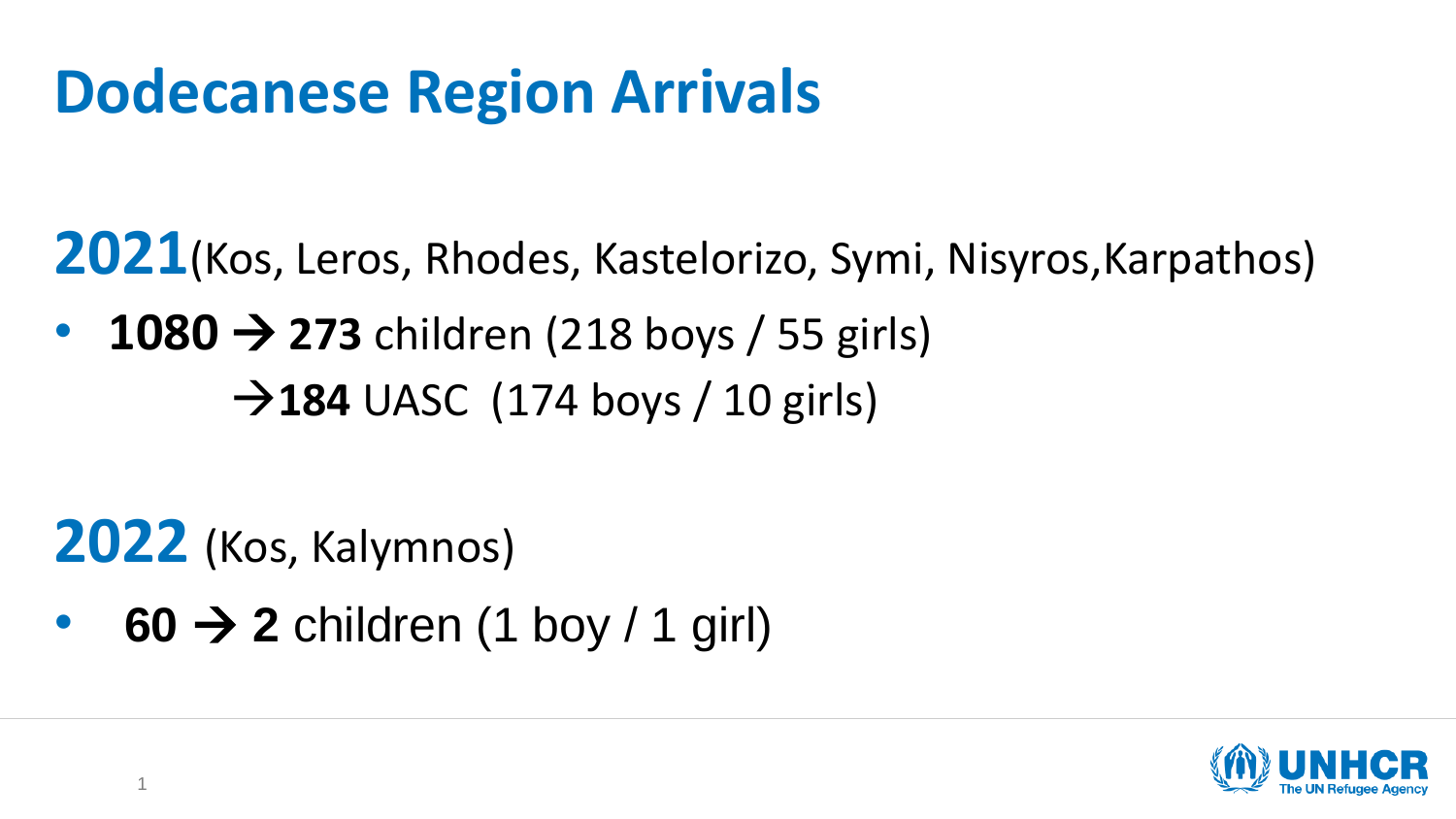## **Current presence in Kos and Leros**

- Kos RIC: **313** persons (23 children)
- o Total Presence on the island: 948\*

• Leros CCAC: 27 persons (9 children) o Total Presence on the island: 45

\*Kindly note that the total presence is merely a calculation based on figures provided by the authorities and, as such, may only serve as an estimation

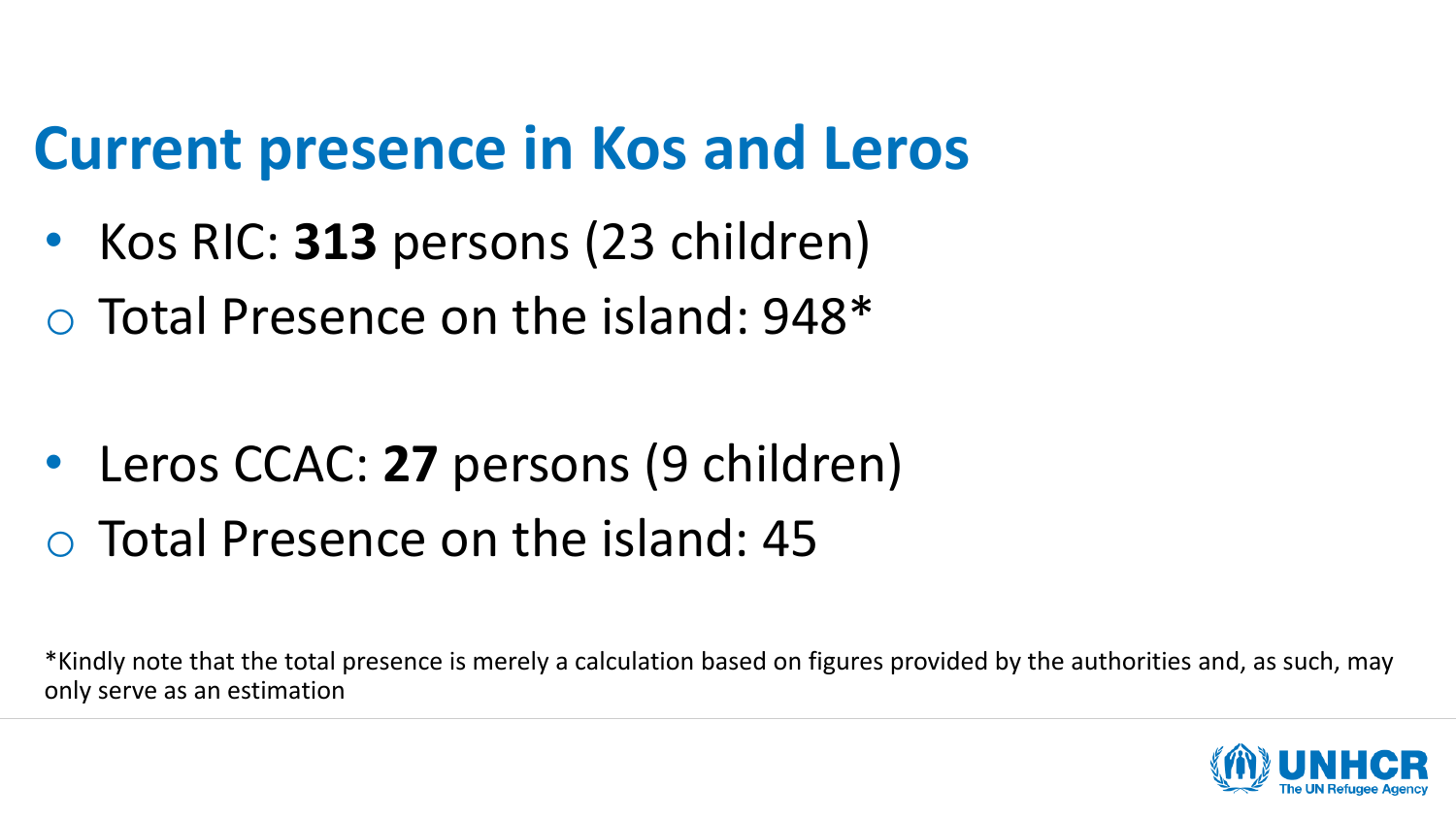# **Current situation Kos**

- No UAC, one separated child in Kos
- 2 alleged minors in PRDC Kos
- IOM/Zeuxis is operating the safe area for UAC
- 1 ARRUAM/METAdrasi
- EODY and RIS are the **sole** Child Protection Case Management actors for **both islands** for separated and accompanied children. Concerns with regards to the future of EODY units after February 2022.
- There is no child-psychologist, child-psychiatrist, pediatrician, psychiatrist in the public health care system in Kos.

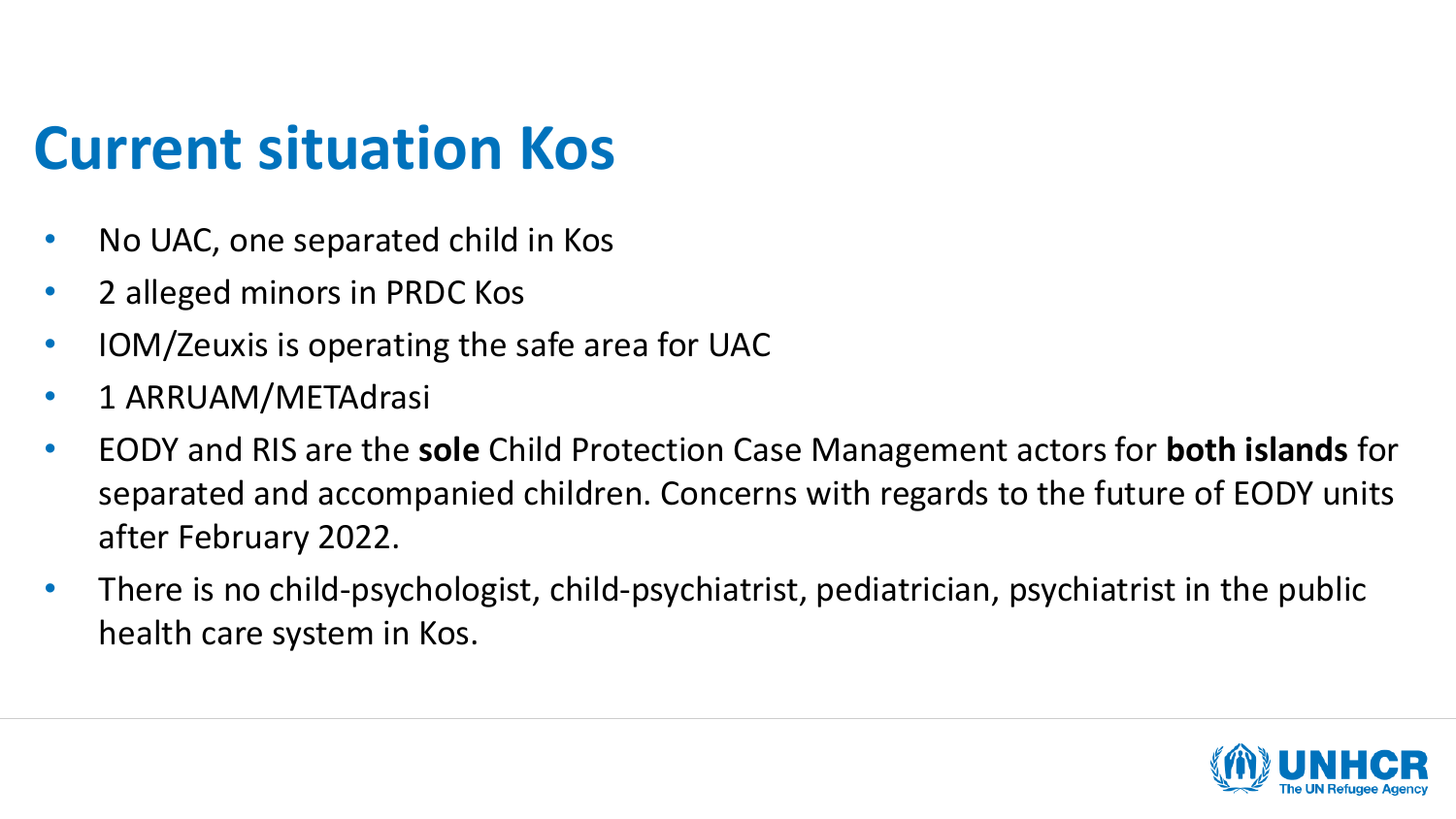## **Current situation Leros**

- No UAC, two separated children in Leros
- There is no deployed staff of IOM/Zeuxis in Leros, ad hoc interventions when needed
- 2 RIS staff have received authorization from the Public Prosecutor to act as guardians
- 2 pediatricians and 1 child-psychologist in the hospital of Leros

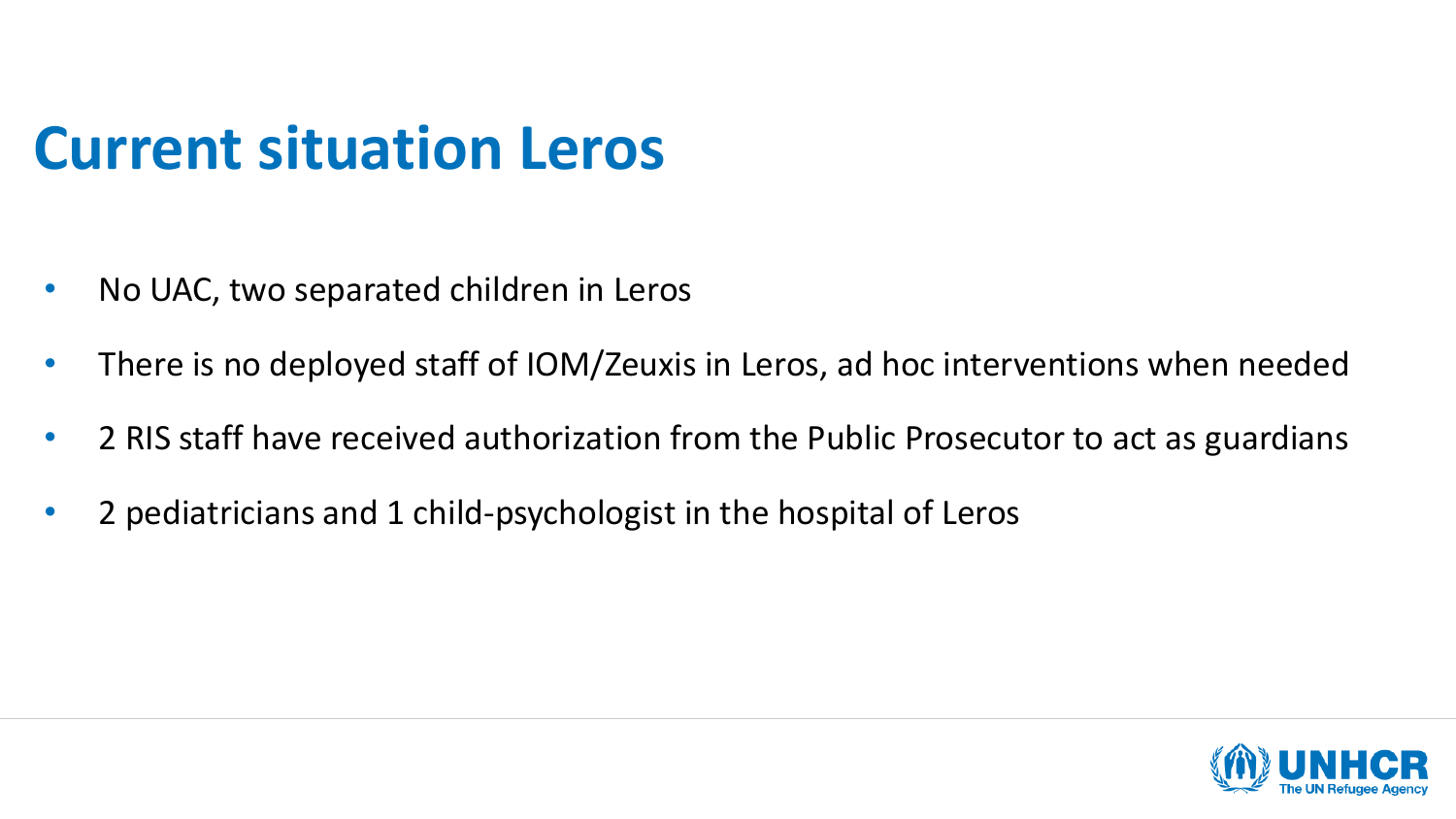# **Access to Education Kos**

#### • **Formal Education**

- o DYEP Kindergarten inside RIC (1 student)
- o Reception class in primary school, close to RIC (2 students)
- o DYEP junior high school, during morning hours (1 student)
- $\circ$  Self-accommodated students in public schools in the city of Kos: 12 students in primary schools, 2 in junior high (all students attend reception classes)
- **Non-Formal Education**
- o UNICEF/Arsis with 30 students (10 self-accommodated children, 20 children in RIC)